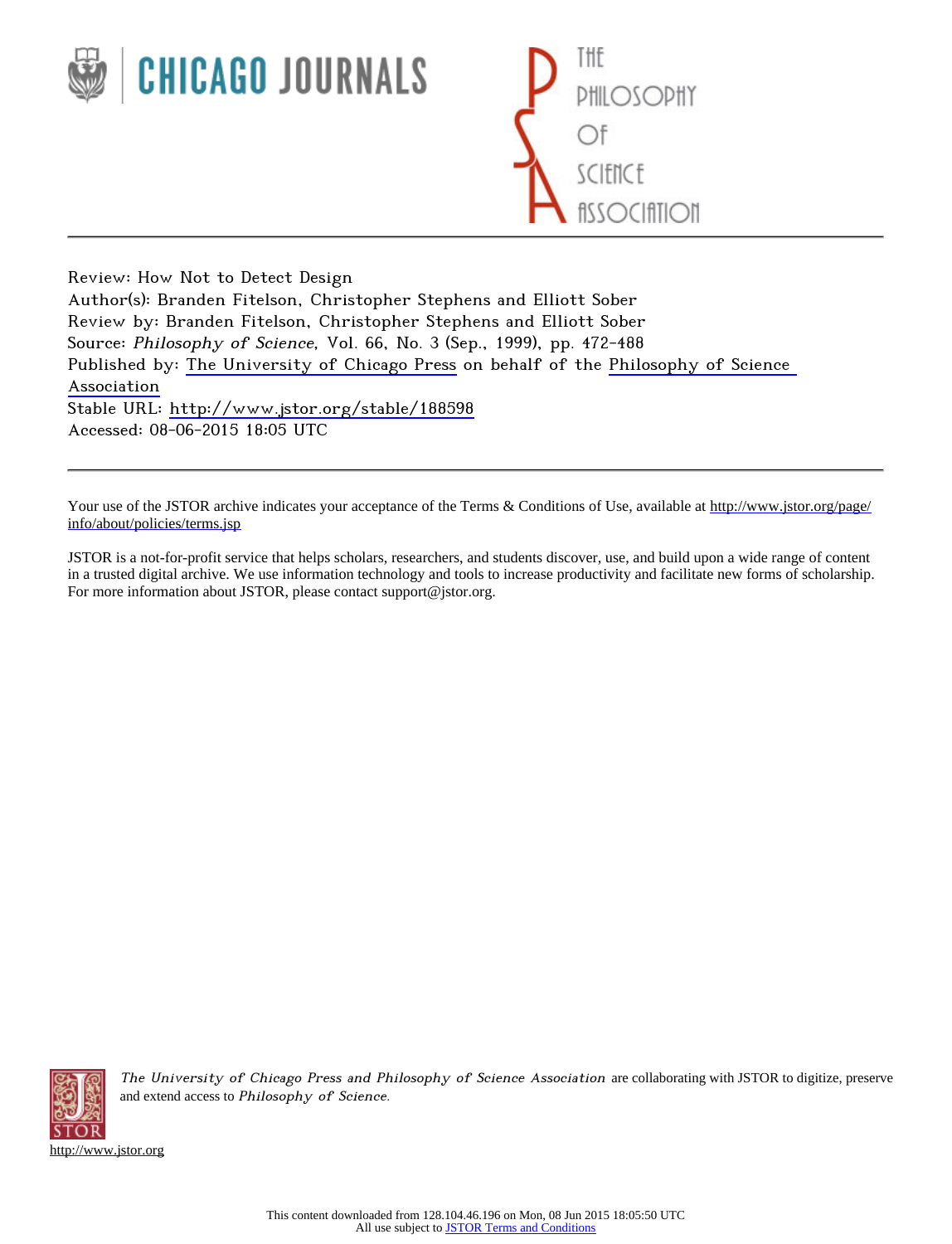# How Not to Detect Design— **Critical Notice: William A. Dembski, The Design Inference\***

## Branden Fitelson, Christopher Stephens, Elliott Sober<sup>t‡</sup> **Department of Philosophy, University of Wisconsin, Madison**

### **William A. Dembski, The Design Inference-Eliminating Chance Through Small Probabilities. Cambridge: Cambridge University Press (1998), xvii + 243 pp.**

**As every philosopher knows, "the design argument" concludes that God exists from premises that cite the adaptive complexity of organisms or the lawfulness and orderliness of the whole universe. Since 1859, it has formed the intellectual heart of creationist opposition to the Darwinian hypothesis that organisms evolved their adaptive features by the mindless process of natural selection. Although the design argument developed as a defense of theism, the logic of the argument in fact encompasses a larger set of issues. William Paley saw clearly that we sometimes have an excellent reason to postulate the existence of an intelligent designer. If we find a watch on the heath, we reasonably infer that it was produced by an intelligent watchmaker. This design argument makes perfect sense. Why is it any different to claim that the eye was produced by an intelligent designer? Both critics and defenders of the design argument need to understand what the ground rules are for inferring that an intelligent designer is the unseen cause of an observed effect.** 

**Dembski's book is an attempt to clarify these ground rules. He proposes a procedure for detecting design and discusses how it applies to a number of mundane and nontheological examples, which more or** 

**\*Received April 1999; revised May 1999.** 

**tSend requests for reprints to Elliott Sober, Philosophy Department, University of Wisconsin, Madison, WI 53706.** 

**lWe thank William Dembski and Philip Kitcher for comments on an earlier draft.** 

**Philosophy of Science, 66 (September 1999) pp. 472-488. 0031-8248/99/6602-0009\$2.00 Copyright 1999 by the Philosophy of Science Association. All rights reserved.**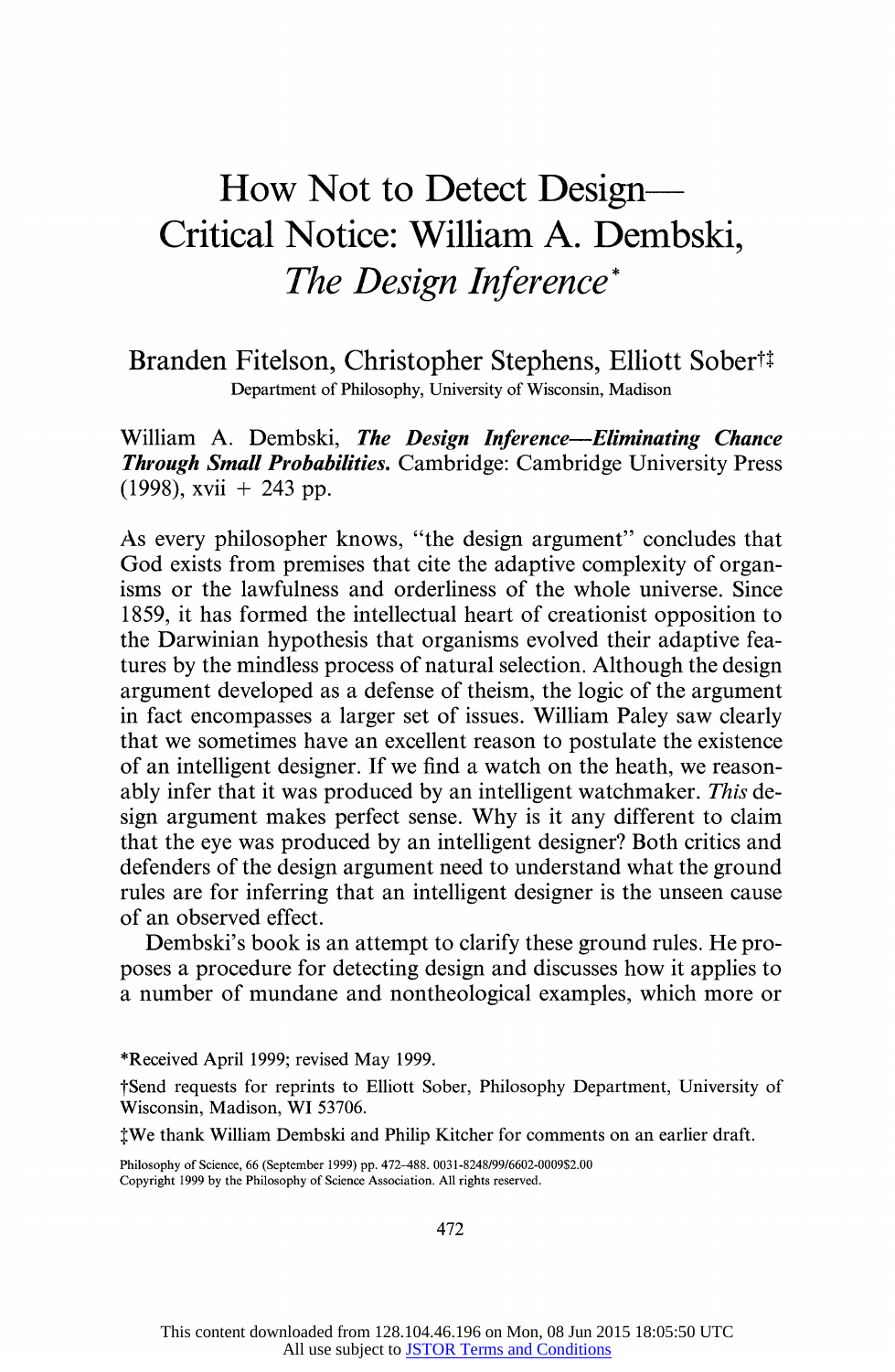**less resemble Paley's watch. Although the book takes no stand on whether creationism is more or less plausible than evolutionary theory, Dembski's epistemology can be evaluated without knowing how he thinks it bears on this highly charged topic. In what follows, we will show that Dembski's account of design inference is deeply flawed. Sometimes he is too hard on hypotheses of intelligent design; at other times he is too lenient. Neither creationists, nor evolutionists, nor people who are trying to detect design in nontheological contexts should adopt Dembski's framework.** 

**The Explanatory Filter. Dembski's book provides a series of representations of how design inference works. The exposition starts simple and grows increasingly complex. However, the basic pattern of analysis can be summarized as follows. Dembski proposes an "explanatory filter" (37), which is a procedure for deciding how best to explain an observation E:** 

- **(1) There are three possible explanations of E Regularity, Chance, and Design. They are mutually exclusive and collectively exhaustive. The problem is to decide which of these explanations to accept.**
- **(2) The Regularity hypothesis is more parsimonious than Chance, and Chance is more parsimonious than Design. To evaluate these alternatives, begin with the most parsimonious possibility and move down the list until you reach an explanation you can accept.**
- **(3) If E has a high probability, you should accept Regularity; otherwise, reject Regularity and move down the list.**
- **(4) If the Chance hypothesis assigns E a sufficiently low probability and E is "specified," then reject Chance and move down the list; otherwise, accept Chance.**
- **(5) If you have rejected Regularity and Chance, then you should accept Design as the explanation of E.**

**The entire book is an elaboration of the ideas that comprise the Explanatory Filter.' Notice that the filter is eliminativist, with the Design hypothesis occupying a special position.** 

**1. Dembski (48) provides a deductively valid argument form in which "E is due to design" is the conclusion. However, Dembski's final formulation of "the design inference" (221-223) deploys an epistemic version of the argument, whose conclusion is "S is warranted in inferring that E is due to design." One of the premises of this latter argument contains two layers of epistemic operators; it says that if certain (epistemic) assumptions are true, then S is warranted in asserting that "S is not warranted in inferring that E did not occur according to the chance hypothesis." Dembski claims (223) that this convoluted epistemic argument is valid, and defends this claim by refer-**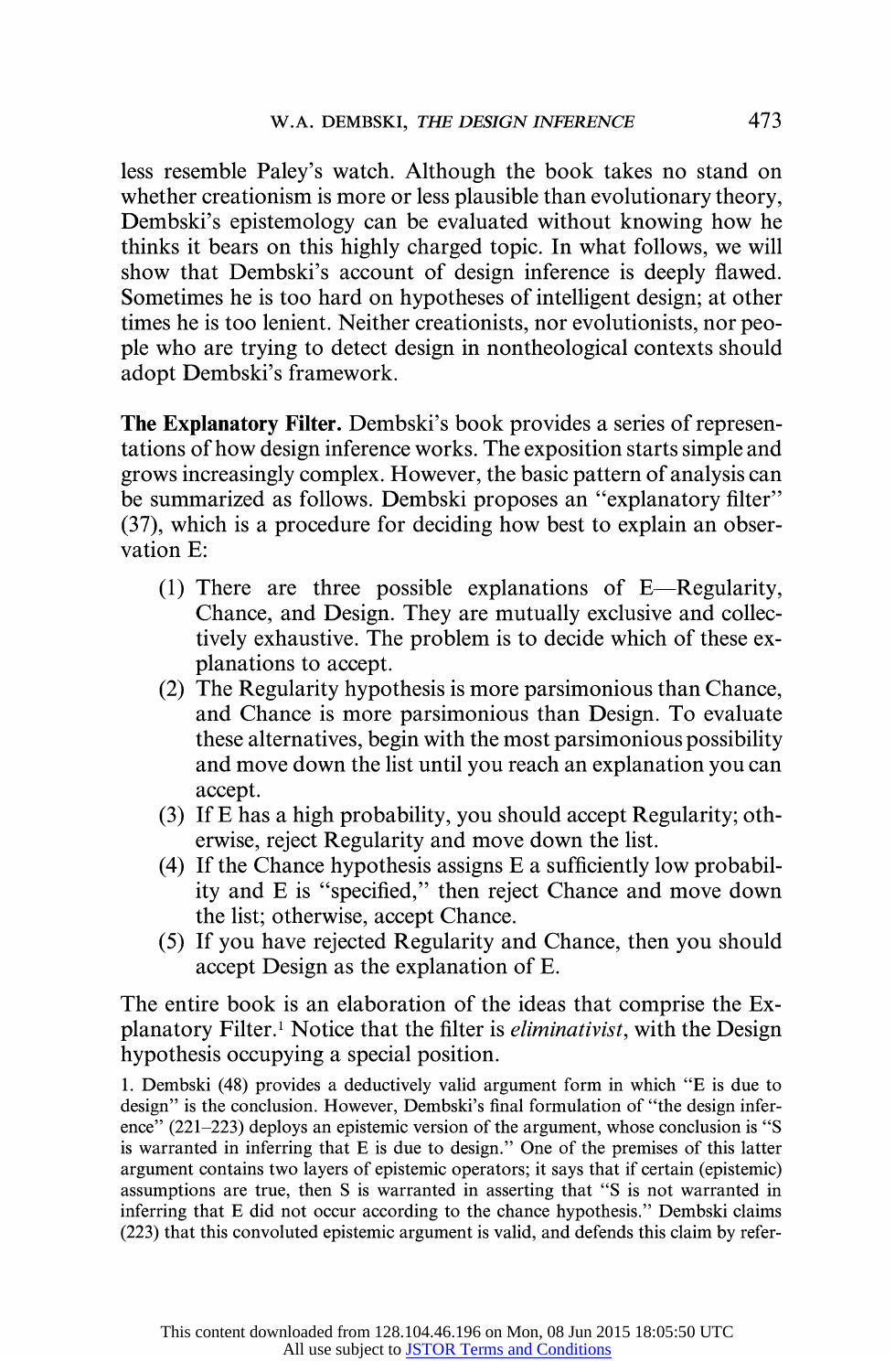**We have interpreted the Filter as sometimes recommending that you should accept Regularity or Chance. This is supported, for example, by Dembski's remark (38) that "if E happens to be an HP [a high probability] event, we stop and attribute E to a regularity." However, some of the circumlocutions that Dembski uses suggest that he doesn't think you should ever "accept" Regularity or Chance.2 The most you should do is "not reject" them. Under this alternative interpretation, Dembski is saying that if you fail to reject Regularity, you can believe any of the three hypotheses, or remain agnostic about all three. And if you reject Regularity, but fail to reject Chance, you can believe either Chance or Design, or remain agnostic about them both. Only if you have rejected Regularity and Chance must you accept one of the three, namely Design. Construed in this way, a person who believes that every event is the result of Design has nothing to fear from the Explanatory**  Filter—no evidence can ever dislodge that opinion. This *may* be Demb**ski's view, but for the sake of charity, we have described the Filter in terms of rejection and acceptance.** 

**The Caputo Example. Before discussing the filter in detail, we want to describe Dembski's treatment of one of the main examples that he uses to motivate his analysis (9-19,162-166). This is the case of Nicholas Caputo, who was a member of the Democratic party in New Jersey. Caputo's job was to determine whether Democrats or Republicans would be listed first on the ballot. The party listed first in an election has an edge, and this was common knowledge in Caputo's day. Caputo had this job for 41 years and he was supposed to do it fairly. Yet, in 40 out of 41 elections, he listed the Democrats first. Caputo claimed that each year he determined the order by drawing from an urn that gave Democrats and Republicans the same chance of winning. Despite his protestations, Caputo was brought up on charges and the judges found against him. They rejected his claim that the outcome was due to chance, and were persuaded that he had rigged the results. The ordering of names on the ballots was due to Caputo's intelligent design.** 

**In this story, the hypotheses of Chance and Intelligent Design are prominent. But what of the first alternative, that of Regularity? Demb**ski (11) says that this can be rejected because our background knowl**edge tells us that Caputo probably did not innocently use a biased** 

**ring the reader back to the quite different, nonepistemic, argument presented on p. 48. This establishes nothing as to the validity of the (official) epistemic rendition of "the design inference."** 

**<sup>2.</sup> For example, he says that "to retain chance a subject S must simply lack warrant for inferring that E did not occur according to the chance hypothesis H" (220).**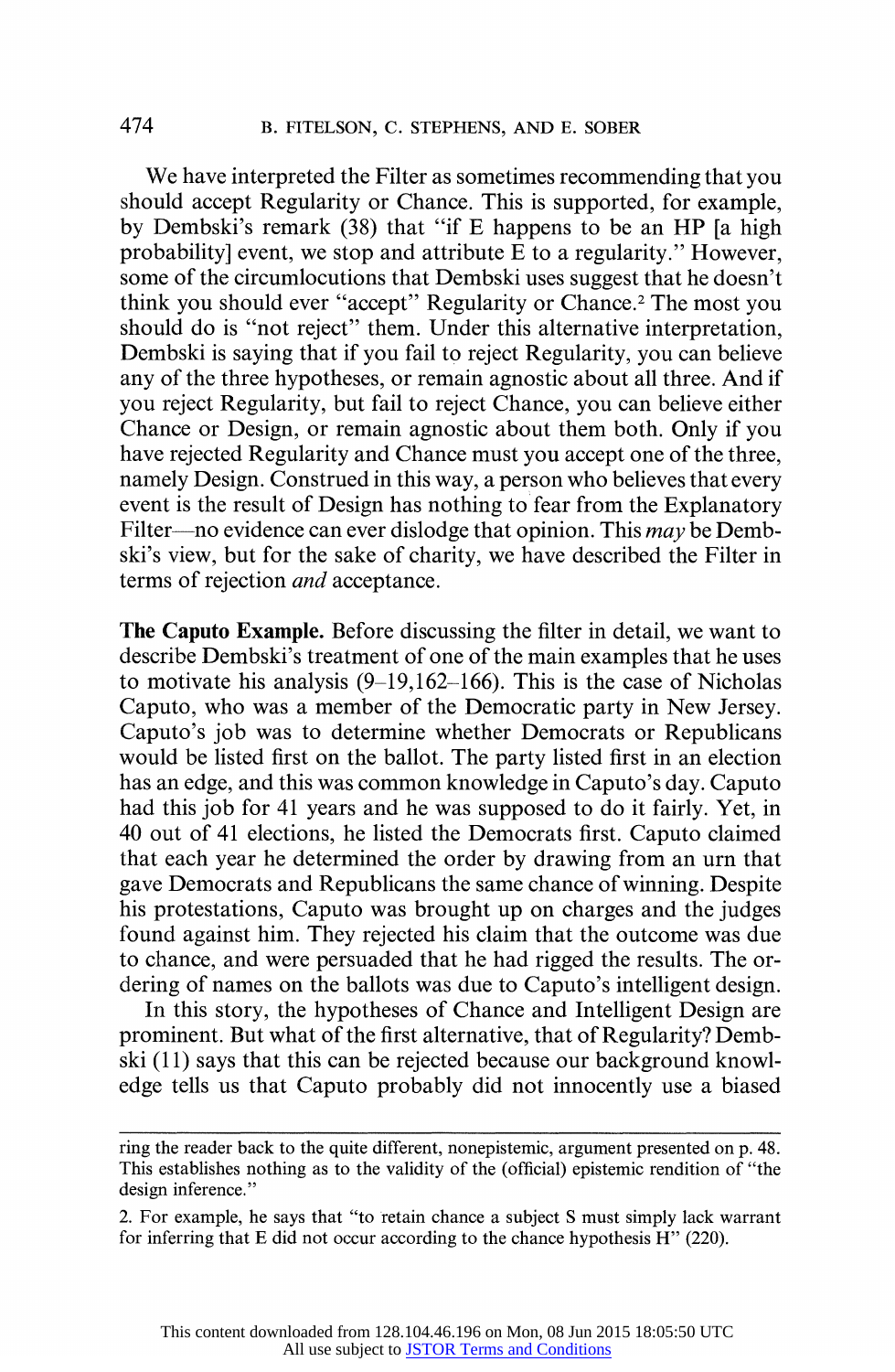**process. For example, we can rule out the possibility that Caputo, with the most honest of intentions, spun a roulette wheel in which 00 was labeled "Republican" and all the other numbers were labeled "Democrat." Apparently, we know before we examine Caputo's 41 decisions**  that there are just two possibilities—he did the equivalent of tossing a **fair coin (Chance) or he intentionally gave the edge to his own party (Design).** 

**There is a straightforward reason for thinking that the observed outcomes favor Design over Chance. If Caputo had allowed his political allegiance to guide his arrangement of ballots, you would expect Democrats to be listed first on all or almost all of the ballots. However, if Caputo did the equivalent of tossing a fair coin, the outcome he obtained would be very surprising. This simple analysis also can be used to represent Paley's argument about the watch (Sober 1993). The key concept is likelihood. The likelihood of a hypothesis is the probability it confers on the observations; it is not the probability that the observations confer on the hypothesis. The likelihood of H relative to E is Pr(EIH), not Pr(HIE). Chance and Design can be evaluated by comparing their likelihoods, relative to the same set of observations. We do not claim that likelihood is the whole story, but surely it is relevant.** 

**The reader will notice that the Filter does not use this simple likelihood analysis to help decide between Chance and Design. The likelihood of Chance is considered, but the likelihood of Design never is. Instead, the Chance hypothesis is evaluated for properties additional to its likelihood. Dembski thinks it is possible to reject Chance and accept Design without asking what Design predicts. Whether the Filter succeeds in showing that this is possible is something we will have to determine.** 

**The Three Alternative Explanations. Dembski defines the Regularity hypothesis in different ways. Sometimes it is said to assert that the evidence E is noncontingent and is reducible to law (39, 53); at other times it is taken to claim that E is a deterministic consequence of earlier conditions (65; 146, fn. 5); and at still other times, it is supposed to say that E was highly probable, given some earlier state of the world (38). The Chance Hypothesis is taken to assign to E a lower probability than the Regularity Hypothesis assigns (40). The Design Hypothesis is said to be the complement of the first two alternatives. As a matter of stipulation, the three hypotheses are mutually exclusive and collectively exhaustive (36).** 

**Dembski emphasizes that design need not involve intelligent agency (8-9, 36, 60, 228-229). He regards design as a mark of intelligent**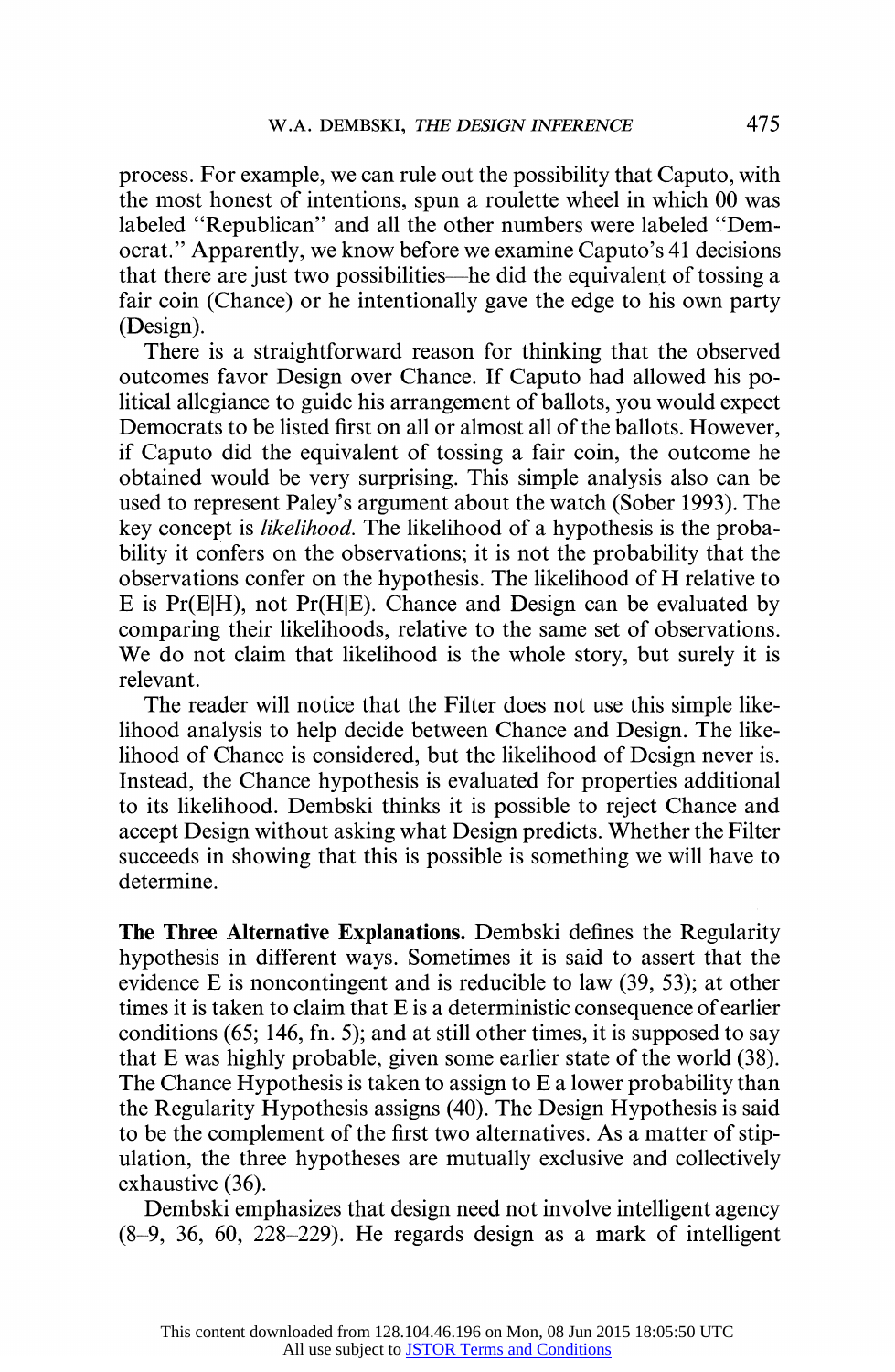**agency; intelligent agency can produce design, but he seems to think that there could be other causes as well. On the other hand, Dembski says that "the explanatory filter pinpoints how we recognize intelligent agency (66)" and his Section 2.4 is devoted to showing that design is reliably correlated with intelligent agency. Dembski needs to supply an account of what he means by design and how it can be caused by something other than intelligent agency.3 His vague remark (228-229) that design is equivalent to "information" is not enough. Dembski quotes Dretske (1981) with approval, as deploying the concept of information that the design hypothesis uses. However, Dretske's notion of information is, as Dembski points out, the Shannon-Weaver account, which describes a probabilistic dependency between two events labeled source and receiver. Hypotheses of mindless chance can be stated in terms of the Shannon-Weaver concept. Dembski (39) also says that the design hypothesis is not "characterized by probability."** 

**Understanding what "regularity," "chance," and "design" mean in Dembski's framework is made more difficult by some of his examples. Dembski discusses a teacher who finds that the essays submitted by two students are nearly identical (46). One hypothesis is that the students produced their work independently; a second hypothesis asserts that there was plagiarism. Dembski treats the hypothesis of independent origination as a Chance hypothesis and the plagiarism hypothesis as an instance of Design. Yet, both describe the matching papers as issuing from intelligent agency, as Dembski points out (47). Dembski says that context influences how a hypothesis gets classified (46). How context induces the classification that Dembski suggests remains a mystery.** 

**The same sort of interpretive problem attaches to Dembski's discussion of the Caputo example. We think that all of the following hypotheses appeal to intelligent agency: (i) Caputo decided to spin a roulette wheel on which 00 was labeled "Republican" and the other numbers were labeled "Democrat"; (ii) Caputo decided to toss a fair coin; (iii) Caputo decided to favor his own party. Since all three hypotheses describe the ballot ordering as issuing from intelligent agency, all, apparently, are instances of Design in Dembski's sense. However, Dembski says that they are examples, respectively, of Regularity, Chance, and Design.** 

**<sup>3.</sup> Dembski (1998a) apparently abandons the claim that design can occur without intelligent agency; here he says that after regularity and chance are eliminated, what remains is the hypothesis of an intelligent cause.**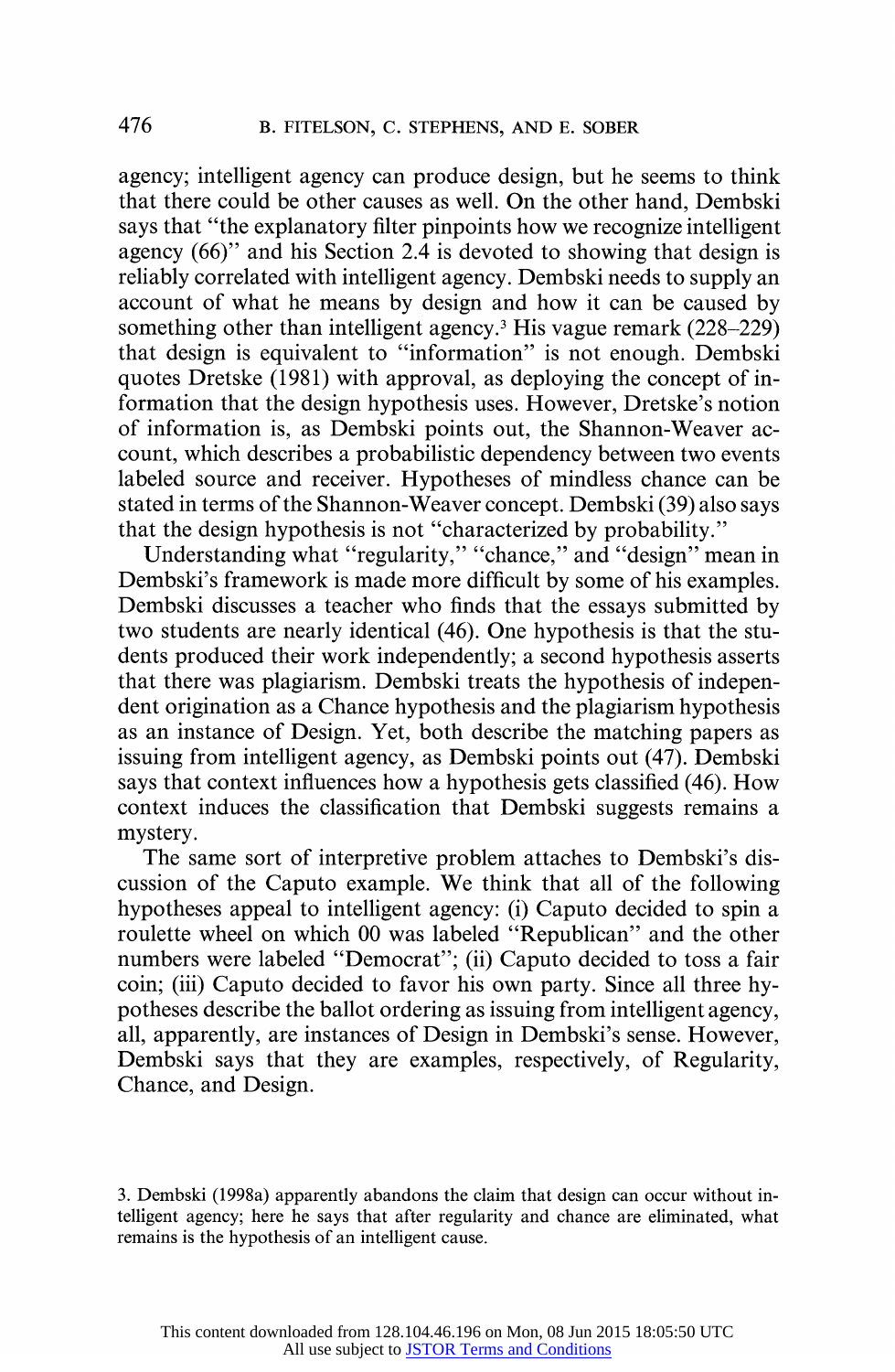**The Parsimony Ordering. Dembski says that Regularity is a more parsimonious hypothesis than Chance, and that Chance is more parsimonious than Design (38-39). He defends this ordering as follows:** 

**Note that explanations that appeal to regularity are indeed simplest, for they admit no contingency, claiming things always happen that way. Explanations that appeal to chance add a level of complication, for they admit contingency, but one characterized by probability. Most complicated are those explanations that appeal to design, for they admit contingency, but not one characterized by probability. (39)** 

**Here Dembski seems to interpret Regularity to mean that E is nomologically necessary or that E is a deterministic consequence of initial conditions. Still, why does this show that Regularity is simpler than Chance? And why is Chance simpler than Design? Even if design hypotheses were "not characterized by probability," why would that count as a reason? But, in fact, design hypotheses do in many instances confer probabilities on the observations. The ordering of Democrats and Republicans on the ballots is highly probable, given the hypothesis that Caputo rigged the ballots to favor his own party. Dembski supplements this general argument for his parsimony ordering with two**  examples (39). Even if these examples were convincing,<sup>4</sup> they would **not establish the general point about the parsimony ordering.** 

**It may be possible to replace Dembski's faulty argument for his parsimony ordering with a different argument that comes close to delivering what he wants. Perhaps determinism can be shown to be more parsimonious than indeterminism (Sober 1999a) and perhaps explanations that appeal to mindless processes can be shown to be simpler than explanations that appeal to intelligent agency (Sober 1998). But** 

**4. In the first example, Dembski (39) says that Newton's hypothesis that the stability of the solar system is due to God's intervention into natural regularities is less parsimonious than Laplace's hypothesis that the stability is due solely to regularity. In the second, he compares the hypothesis that a pair of dice is fair with the hypothesis that each is heavily weighted towards coming up 1. He claims that the latter provides the more parsimonious explanation of why snake-eyes occurred on a single roll. We agree with Dembski's simplicity ordering in the first example; the example illustrates the idea that a hypothesis that postulates two causes R and G is less parsimonious than a hypothesis that postulates R alone. However, this is not an example of Regularity versus Design, but an example of Regularity & Design versus Regularity alone; in fact, it is an example of two causes versus one, and the parsimony ordering has nothing to do with the fact that one of those causes involves design. In Dembski's second example, the hypotheses differ in likelihood, relative to the data cited; however, if parsimony is supposed to be a different consideration from fit-to-data, it is questionable whether these hypotheses differ in parsimony.**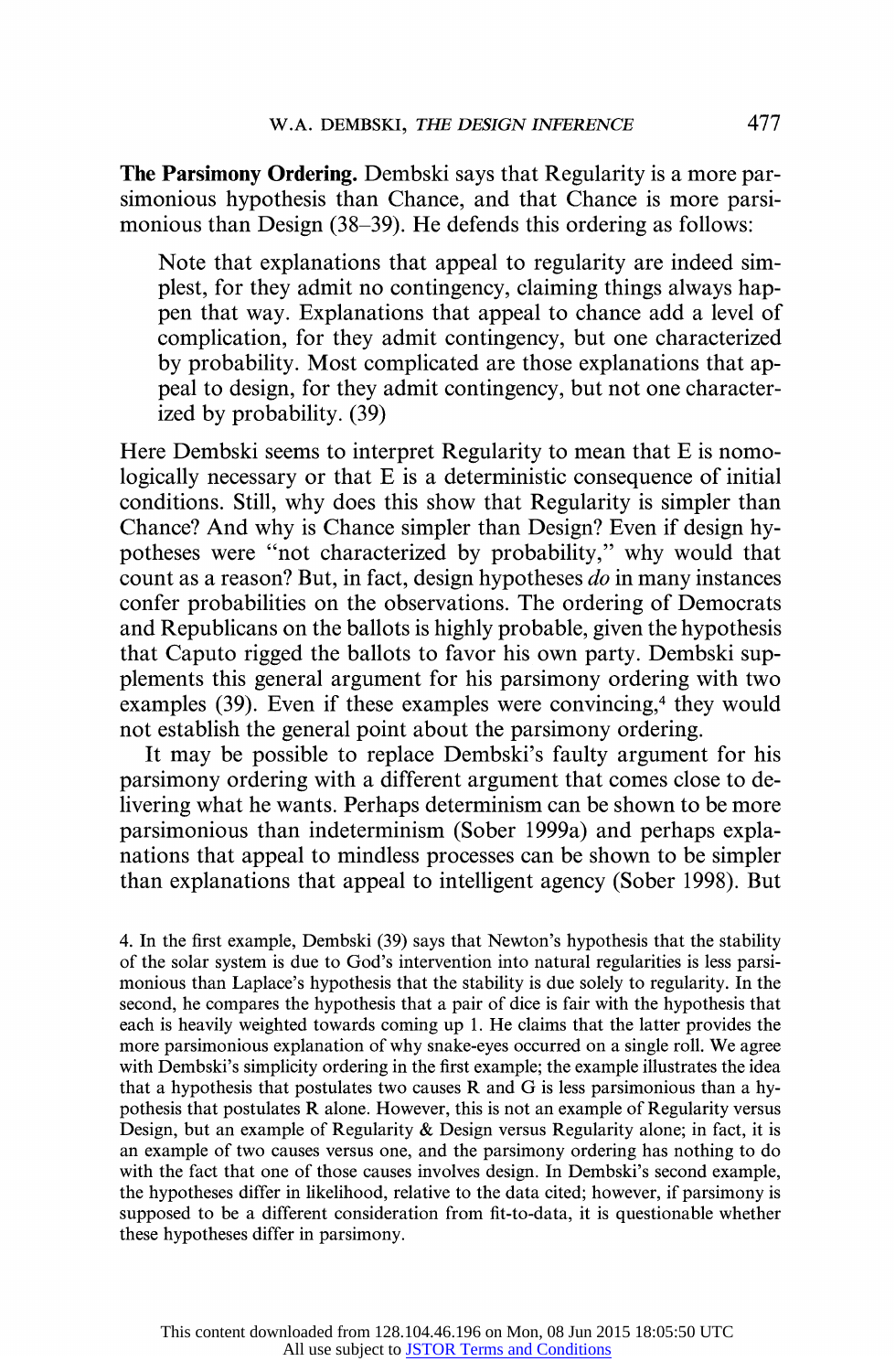**even if this can be done, it is important to understand what this parsimony ordering means. When scientists choose between competing curves, the simplicity of the competitors matters, but so does their fitto-data. You do not reject a simple curve and adopt a complex curve just by seeing how the simple curve fits the data and without asking how well the complex curve does so. You need to ask how well both hypotheses fit the data. Fit-to-data is important in curve-fitting because it is a measure of likelihood; curves that are closer to the data confer on the data a higher probability than curves that are more distant. Dembski's parsimony ordering, even if correct, makes it puzzling why the Filter treats the likelihood of the Chance hypothesis as relevant, but ignores the likelihoods of Regularity and Design.** 

**Why Regularity is Rejected. As just noted, the Explanatory Filter evaluates Regularity and Chance in different ways. The Chance hypothesis is evaluated in part by asking how probable it says the observations are. However, Regularity is not evaluated by asking how probable it says the observations are. The filter starts with the question, "Is E a high probability event?" (38). This does not mean "Is E a high probability event according to the Regularity hypothesis?" Rather, you evaluate the probability of E on its own. Presumably, if you observe that events like E occur frequently, you should say that E has a high probability and so should conclude that E is due to Regularity. If events like E rarely occur, you should reject Regularity and move down the list.5 However, since a given event can be described in many ways, any event can be made to appear common, and any can be made to appear rare.** 

**Dembski's procedure for evaluating Regularity hypotheses would make no sense if it were intended to apply to specific hypotheses of that kind. After all, specific Regularity hypotheses (e.g., Newtonian**  mechanics) are often confirmed by events that happen rarely—the re**turn of a comet, for example. And specific Regularity hypotheses are often disconfirmed by events that happen frequently. This suggests that what gets evaluated under the heading of "Regularity" are not specific hypotheses of that kind, but the general claim that E is due to some regularity or other. Understood in this way, it makes more sense why the likelihood of the Regularity hypothesis plays no role in the Explanatory Filter. The claim that E is due to some regularity or other,** 

**<sup>5.</sup> Dembski incorrectly applies his own procedure to the Caputo example when he says (11) that the regularity hypothesis should be rejected on the grounds that background knowledge makes it improbable that Caputo in all honesty used a biased device. Here Dembski is describing the probability of Regularity, not the probability of E.**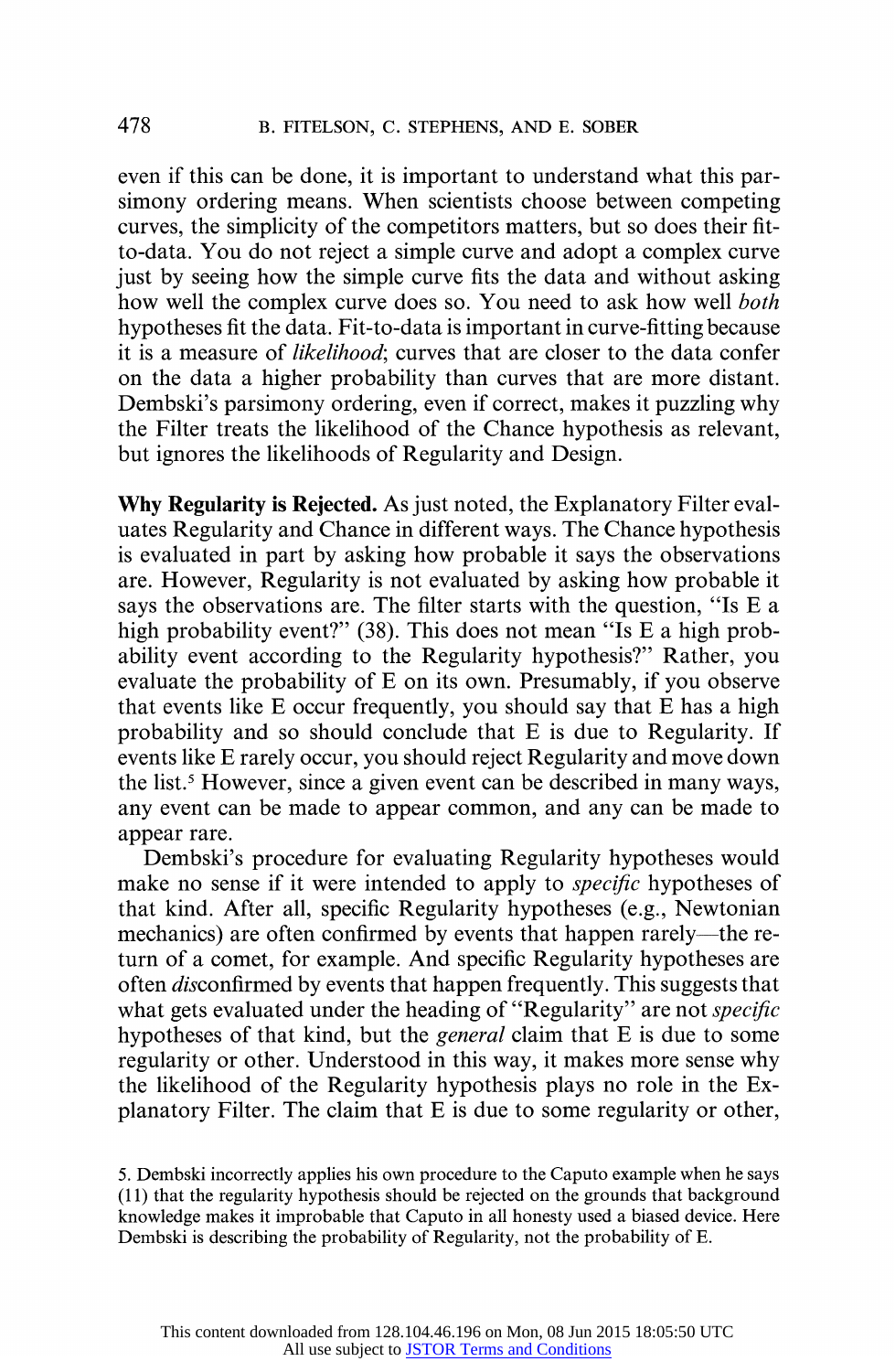**by definition, says that E was highly probable, given antecedent conditions.** 

**It is important to recognize that the Explanatory Filter is enormously ambitious. You do not just reject a given Regularity hypothesis; you reject all possible Regularity explanations (53). And the same goes for Chance you reject the whole category; the Filter "sweeps the field clear" of all specific Chance hypotheses (41, 52-53). We doubt that there is any general inferential procedure that can do what Dembski thinks the Filter accomplishes. Of course, you presumably can accept "E is due to some regularity or other" if you accept a specific regularity hypothesis. But suppose you have tested and rejected the various specific regularity hypotheses that your background beliefs suggest. Are you obliged to reject the claim that there exists a regularity hypothesis that explains E? Surely it is clear that this does not follow.** 

**The fact that the Filter allows you to accept or reject Regularity without attending to what specific Regularity hypotheses predict has some peculiar consequences. Suppose you have in mind just one specific regularity hypothesis that is a candidate for explaining E; you think that if E has a regularity-style explanation, this has got to be it. If E is a rare type of event, the Filter says to conclude that E is not due to Regularity. This can happen even if the specific hypothesis, when conjoined with initial condition statements, predicts E with perfect precision. Symmetrically, if E is a common kind of event, the Filter says not to reject Regularity, even if your lone specific Regularity hypothesis deductively entails that E is false. The Filter is too hard on Regularity, and too lenient.** 

**The Specification Condition. To reject Chance, the evidence E must**  be "specified." This involves four conditions—CINDE, TRACT, **DELIM, and the requirement that the description D\* used to delimit E must have a low probability on the Chance hypothesis. We consider these in turn.** 

**CINDE. Dembski says several times that you cannot reject a Chance hypothesis just because it says that what you observe was improbable. If Jones wins a lottery, you cannot automatically conclude that there is something wrong with the hypothesis that the lottery was fair and that Jones bought just one of the 10,000 tickets sold. To reject Chance, further conditions must be satisfied. CINDE is one of them.** 

**CINDE means conditional independence. This is the requirement**  that  $Pr(E|H \& I) = Pr(E|H)$ , where H is the Chance hypothesis, E is **the observations, and I is your background knowledge. H must render E conditionally independent of I. CINDE requires that H capture ev-**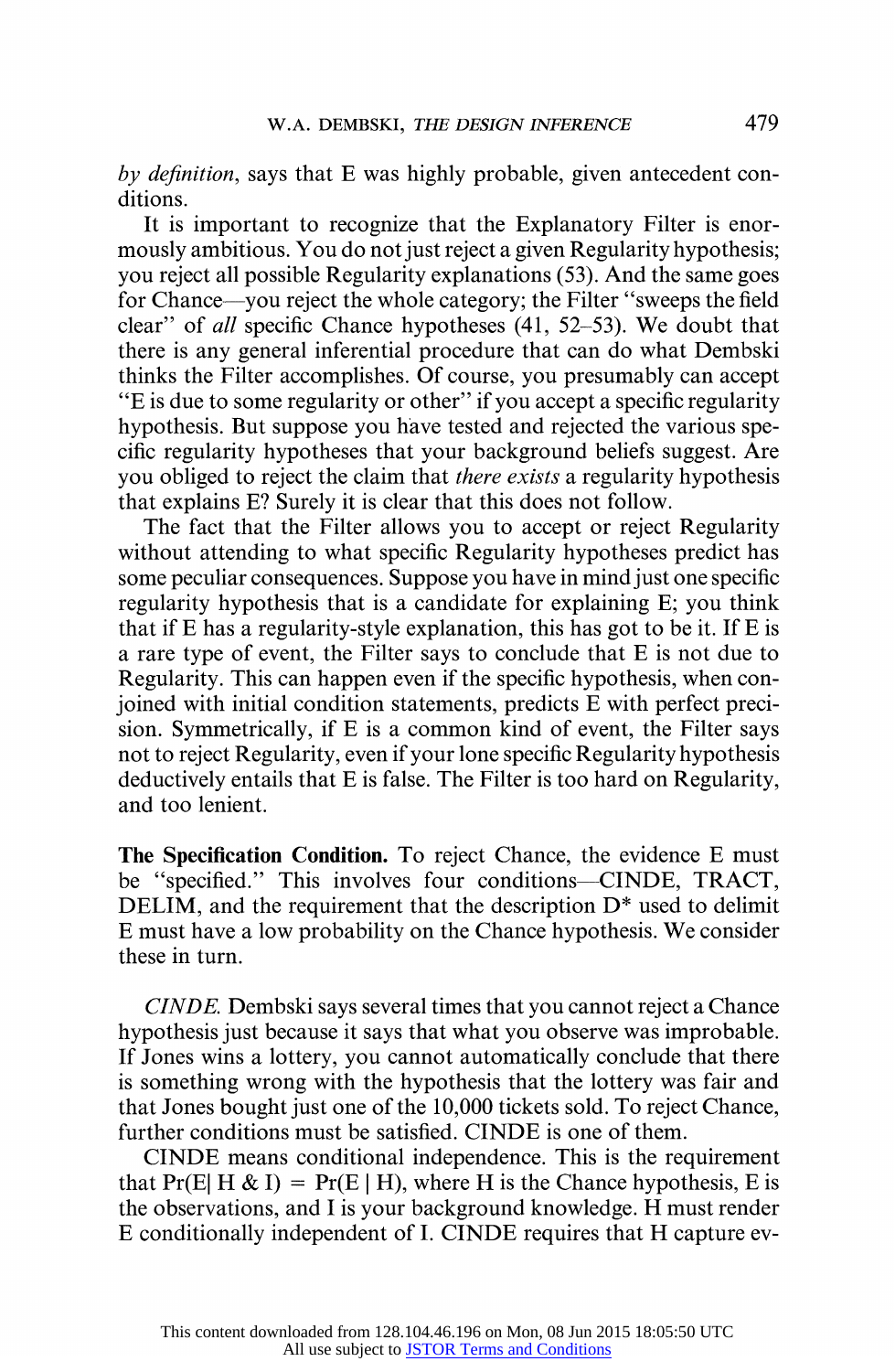**erything that your background beliefs say is probabilistically relevant to the occurrence of E.** 

**CINDE is too lenient on Chance hypotheses-it says that their violating CINDE suffices for them to be accepted (or not rejected). Suppose you want to explain why Smith has lung cancer (E). It is part of your background knowledge (I) that he smoked cigarettes for thirty years, but you are considering the hypothesis (H) that Smith read the works of Ayn Rand and that this helped bring about his illness. To investigate this question, you do a statistical study and discover that smokers who read Rand have the same chance of lung cancer as smokers who do not. This study allows you to draw a conclusion about Smith—that Pr(E | H&I) = Pr(E | not-H &I). Surely this equality is evidence against the claim that E is due to H. However, the filter says that you cannot reject the causal claim, because CINDE is false-** $Pr(E | H&\&I) \neq Pr(E | H).6$ 

**TRACT and DELIM. The ideas examined so far in the Filter are probabilistic. The TRACT condition introduces concepts from a dif**ferent branch of mathematics—the theory of computational complexity. TRACT means tractability—to reject the Chance hypothesis, it **must be possible for you to use your background information to formulate a description D\* of features of the observations E. To construct this description, you needn't have any reason to think that it might be true. For example, you could satisfy TRACT by obtaining the descrip**tion of E by "brute force"—that is, by producing descriptions of all **the possible outcomes, one of which happens to cover E (150-151).** 

**Whether you can produce a description depends on the language and computational framework used. For example, the evidence in the Caputo example can be thought of as a specific sequence of 40 Ds and 1 R. TRACT would be satisfied if you have the ability to generate all of the following descriptions: "0 Rs and 41 Ds," ".1 R and 40 Ds," "2 Rs and 39 Ds," . . . "41 Rs and 0 Ds." Whether you can produce these descriptions depends on the character of the language you use (does it contain those symbols or others with the same meaning?) and on the computational procedures you use to generate descriptions (does generating those descriptions require a small number of steps, or too many for you to perform in your lifetime?). Because tractability depends on** 

<sup>6.</sup> Strictly speaking, CINDE requires that  $Pr(E | H&J) = Pr(E | J)$ , for all J such that **J can be "generated" by the side information 1 (145). Without going into details about what Dembski means by "generating," we note that this formulation of CINDE is logically stronger than the one discussed above. This entails that it is even harder to reject chance hypotheses than we suggest in our cancer example.**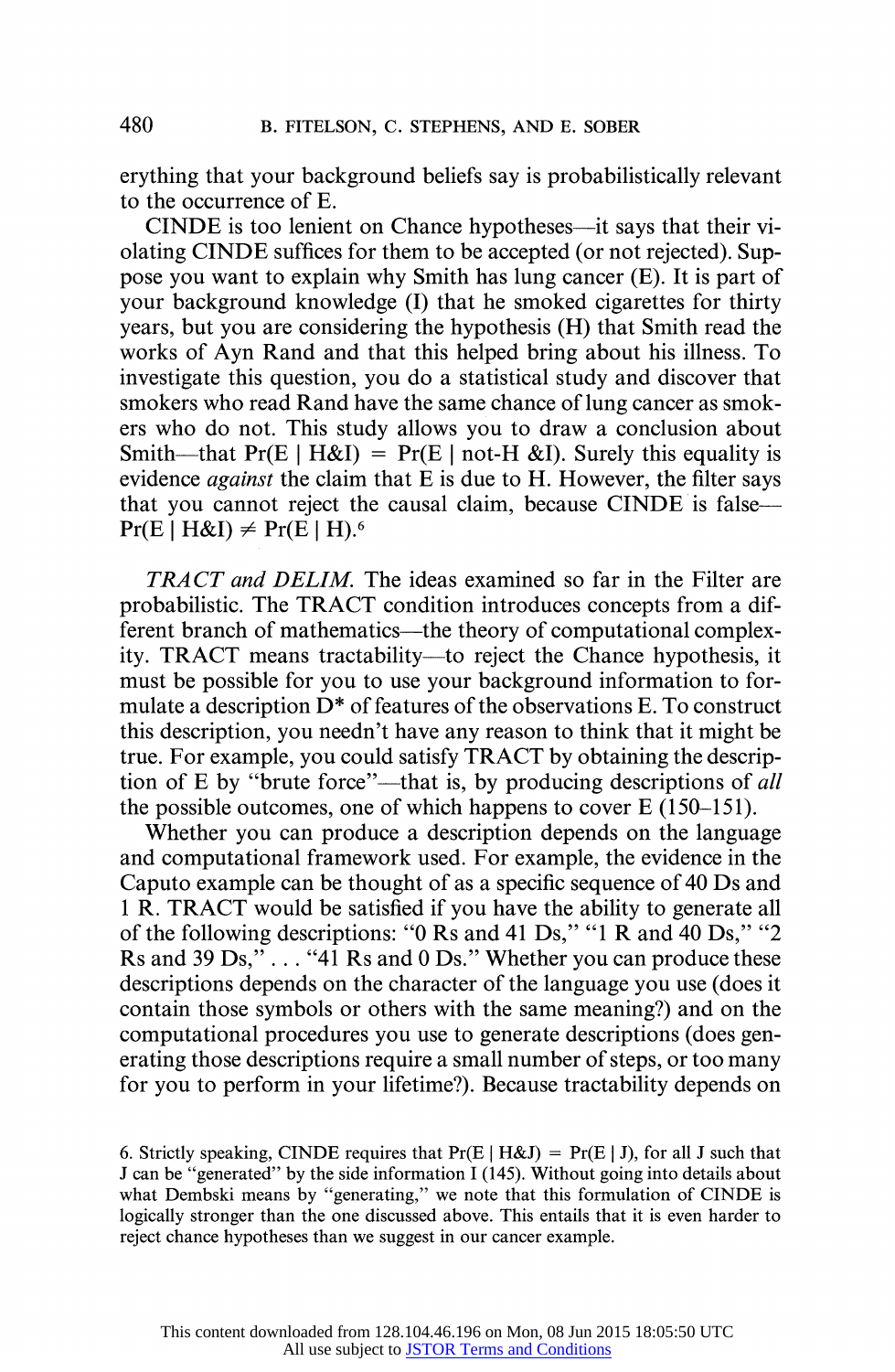**your choice of language and computational procedures, we think that TRACT has no evidential significance at all. Caputo's 41 decisions count against the hypothesis that he used a fair coin, and in favor of the hypothesis that he cheated, for reasons that have nothing to do**  with TRACT. The relevant point is simply that  $Pr(E | \text{Change})$  << **Pr(E I Design). This fact is not relative to the choice of language or computational framework.** 

**The DELIM condition, as far as we can see, adds nothing to TRACT. A description D\*, generated by one's background information, "delimits" the evidence E just in case E entails D\*. In the Caputo case, TRACT and DELIM would be satisfied if you were able to write down all possible sequences of D's and R's that are 41 letters long. They also would be satisfied by generating a series of weaker descriptions, like the one just mentioned. In fact, just writing down a tautology satisfies TRACT and DELIM (165). On the assumption that human beings are able to write down tautologies, we conclude that these two conditions are always satisfied and so play no substantive role in the Filter.** 

**Do CINDE, TRACT, and DELIM "Call the Chance Hypothesis into Question"? Dembski argues that CINDE, TRACT and DELIM, if true, "call the chance hypothesis H into question." We quote his argument in its entirety:** 

**The interrelation between CINDE and TRACT is important. Because I is conditionally independent of E given H, any knowledge S has about I ought to give S no knowledge about E so long as**and this is the crucial assumption—E occurred according to the **chance hypothesis H. Hence, any pattern formulated on the basis of I ought not give S any knowledge about E either. Yet the fact that it does in case D delimits E means that I is after all giving S knowledge about E. The assumption that E occurred according to the chance hypothesis H, though not quite refuted, is therefore called into question ....** 

**To actually refute this assumption, and thereby eliminate chance, S will have to do one more thing, namely, show that the**  probability  $P(D^* | H)$ , that is, the probability of the event described **by the pattern D, is small enough. (147)** 

**We'll address this claim about the impact of low probability later.** 

**To reconstruct Dembski's argument, we need to clarify how he understands the conjunction TRACT & DELIM. Dembski says that when TRACT and DELIM are satisfied, your background beliefs I provide you with "knowledge" or "information" about E (143, 147).**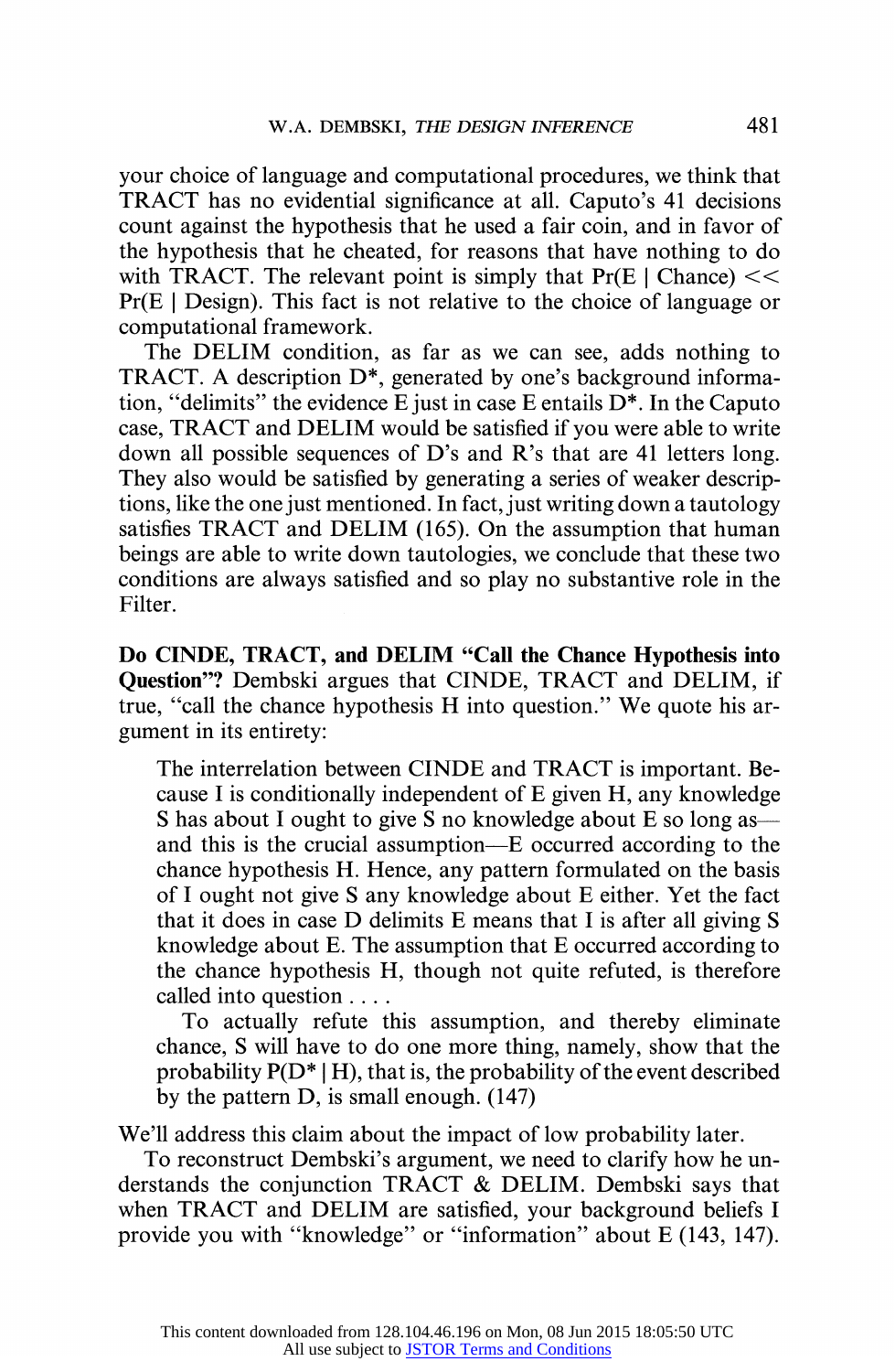**In fact, TRACT and DELIM have nothing to do with informational relevance understood as an evidential concept. When I provides information about E, it is natural to think that**  $Pr(E | I) \neq Pr(E)$ **; I provides information because taking it into account changes the probability you assign to E. It is easy to see how TRACT & DELIM can both be satisfied by brute force without this evidential condition's being satisfied. Suppose you have no idea how Caputo might have obtained his sequence of D's and R's; still, you are able to generate the sequence of descriptions we mentioned before. The fact that you can generate a description which delimits (or even matches) E does not ensure that your background knowledge provides evidence as to whether E will occur. As noted, generating a tautology satisfies both TRACT and DELIM, but tautologies do not provide information about E.** 

**Even though the conjunction TRACT & DELIM should not be**  understood evidentially (i.e., as asserting that  $Pr[E | I] \neq Pr[E]$ ), we **think this is how Dembski understands TRACT & DELIM in the argument quoted. This suggests the following reconstruction of Dembski's argument:** 

- **(1) CINDE, TRACT, and DELIM are true of the chance hypothesis H and the agent S.**
- **(2) If CINDE is true and S is warranted in accepting H (i.e., that E** is due to chance), then S should assign  $Pr(E | I) = Pr(E)$ .
- **(3) If TRACT and DELIM are true, then S should not assign**   $Pr(E | I) = Pr(E)$ .
- **(4) Therefore, S is not warranted in accepting H.**

**Thus reconstructed, Dembski's argument is valid. We grant premise (1) for the sake of argument. We have already explained why (3) is false. So is premise (2); it seems to rely on something like the following principle:** 

(\*) If S should assign  $Pr(E | H&I) = p$  and S is warranted in accepting H, then S should assign  $Pr(E|I) = p$ .

**If (\*) were true, (2) would be true. However, (\*) is false. For (\*) entails** 

If S should assign  $Pr(H | H) = 1.0$  and S is warranted in accepting **H**, then S should assign  $Pr(H) = 1.0$ .

**Justifiably accepting H does not justify assigning H a probability of unity. Bayesians warn against assigning probabilities of 1 and 0 to any proposition that you might want to consider revising later. Dembski emphasizes that the Chance hypothesis is always subject to revision.** 

**It is worth noting that a weaker version of (2) is true:**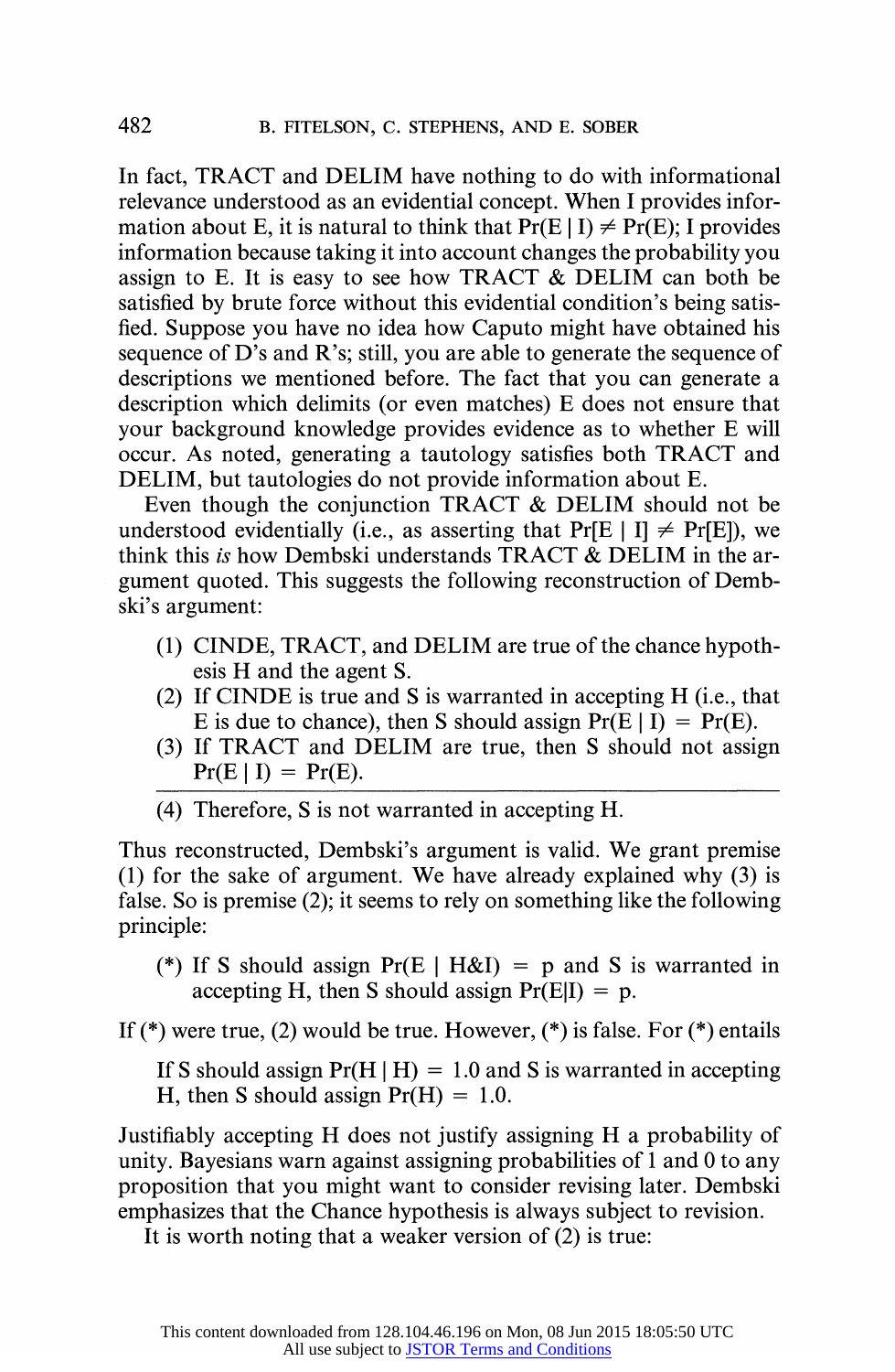#### **(2\*) If CINDE is true and S should assign Pr(H) = 1, then S should**   $\text{assign } \Pr(E | I) = \Pr(E)$ .

**One then can reasonably conclude that** 

 $(4^*)$  S should not assign  $Pr(H) = 1$ .

**However, a fancy argument isn't needed to show that (4\*) is true. Moreover, the fact that (4\*) is true does nothing to undermine S's confidence that the Chance hypothesis H is the true explanation of E, provided that S has not stumbled into the brash conclusion that H is entirely certain. We conclude that Dembski's argument fails to "call H into question."** 

**It may be objected that our criticism of Dembski's argument depends on our taking the conjunction TRACT & DELIM to have probabilistic consequences. We reply that this is a charitable reading of his argument. If the conjunction does not have probabilistic consequences, then the argument is a nonstarter. How can purely non-probabilistic conditions come into conflict with a purely probabilistic condition like CINDE? Moreover, since TRACT and DELIM, sensu strictu, are always true (if the agent's side information allows him/her to generate a tautology), how could these trivially satisfied conditions, when coupled with CINDE, possibly show that H is questionable?** 

**The Improbability Threshold.** The Filter says that  $Pr(E | \text{Change})$  must **be sufficiently low if Chance is to be rejected. How low is low enough? Dembski's answer is that**  $Pr(E(n) | \text{Change}) < 1/2$ **, where n is the number of times in the history of the universe that an event of kind E actually occurs (209, 214-217). As mentioned earlier, if Jones wins a lottery, it does not follow that we should reject the hypothesis that the lottery was fair and that he bought just one of the 10,000 tickets sold. Dembski thinks the reason this is so is that lots of other lotteries have occurred. If p is the probability of Jones's winning the lottery if it is fair and he bought one of the 10,0000 tickets sold, and if there are n such lotteries that ever occur, then the relevant probability to consider**  is  $Pr(E(n) | \text{Change}) = 1 - (1-p)^n$ . If n is large enough this quantity **can be greater than 1/2, even though p is very small. As long as the probability exceeds 1/2 that Smith wins lottery L2, or Quackdoodle wins lottery L3, or ... or Snerdley wins lottery Ln, given the hypothesis that each of these lotteries was fair and the individuals named each bought one of the 10,000 tickets sold, we shouldn't reject the Chance hypothesis about Jones.** 

**Why is 1/2 the relevant threshold? Dembski thinks this follows from the Likelihood Principle (190-198). As noted earlier, that principle**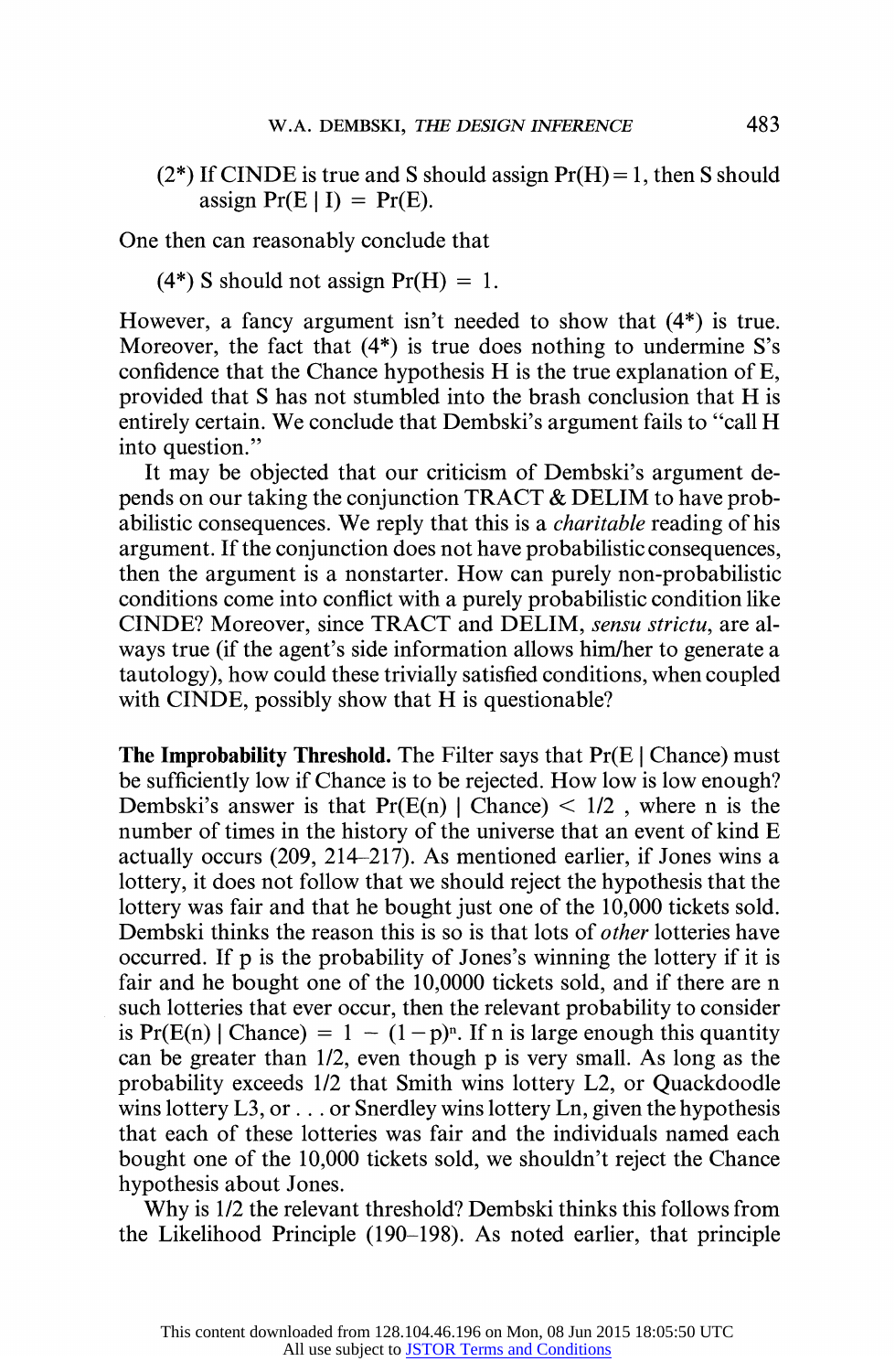**states that if two hypotheses confer different probabilities on the same observations, the one that entails the higher probability is the one that is better supported by those observations. Dembski thinks this principle solves the following prediction problem. If the Chance hypothesis predicts that either F or not-F will be true, but says that the latter is more probable, then, if you believe the Chance hypothesis and must predict whether F or not-F will be true, you should predict not-F. We agree that if a gun were put to your head, that you should predict the option that the Chance hypothesis says is more probable if you believe the Chance hypothesis and this exhausts what you know that is relevant. However, this does not follow from the likelihood principle. The likelihood principle tells you how to evaluate different hypotheses by seeing what probabilities they confer on the observations. Dembski's prediction principle describes how you should choose between two predictions, not on the basis of observations, but on the basis of a theory you already accept; the theory says that one prediction is more probable, not that it is more likely.** 

**Even though Dembski's prediction principle is right, it does not entail that you should reject Chance if**  $Pr(E(n) |$  **Chance)**  $\leq 1/2$  **and the other specification conditions are satisfied. Dembski thinks that you face a "probabilistic inconsistency" (196) if you believe the Chance hypothesis and the Chance hypothesis leads you to predict not-F rather than F, but you then discover that E is true and that E is an instance of F. However, there is no inconsistency here of any kind. Perfectly sensible hypotheses sometimes entail that not-F is more probable than F; they can remain perfectly sensible even if F has the audacity to occur.** 

**An additional reason to think that there is no "probabilistic inconsistency" here is that H and not-H can both confer an (arbitrarily) low probability on E. In such cases, Dembski must say that you are caught in a "probabilistic inconsistency" no matter what you accept. Suppose you know that an urn contains either 10% green balls or 1% green balls; perhaps you saw the urn being filled from one of two buckets (you do not know which), whose contents you examined. Suppose you draw 10 balls from the urn and find that 7 are green. From a likelihood point of view, the evidence favors the 10% hypothesis. However, Dembski would point out that the 10% hypothesis predicted that most of the balls in your sample would fail to be green. Your observation contradicts this prediction. Are you therefore forced to reject the 10% hypothesis? If so, you are forced to reject the 1% hypothesis on the same grounds. But you know that one or the other hypothesis is true. Dembski's talk of a "probabilistic inconsistency" suggests that he**  thinks that improbable events can't really occur-a true theory would **never lead you to make probabilistic predictions that fail to come true.**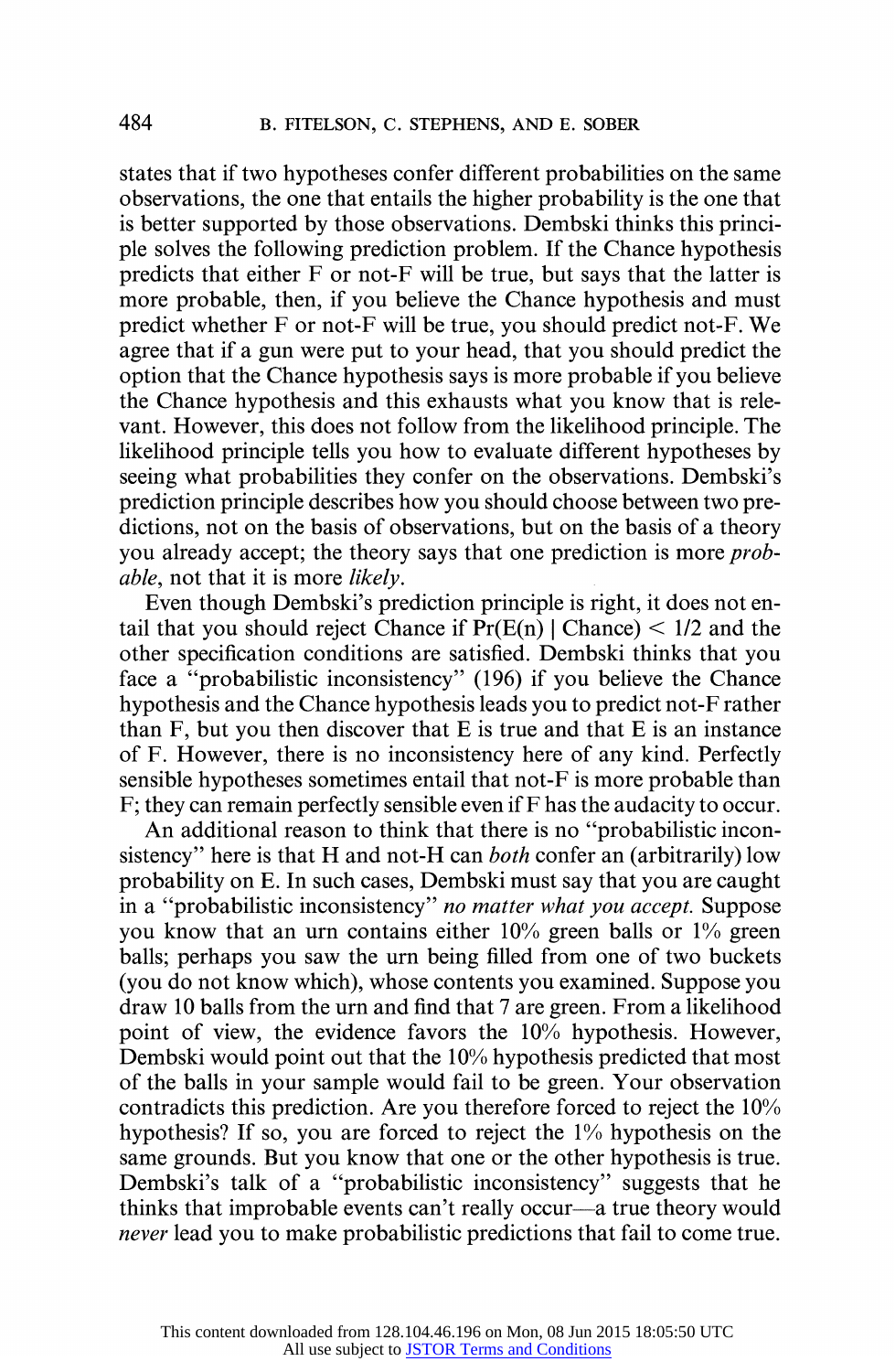**Dembski's criterion is simultaneously too hard on the Chance hypothesis, and too lenient. Suppose there is just one lottery in the whole history of the universe. Then the Filter says you should reject the hypothesis that Jones bought one of 10,000 tickets in a fair lottery, just on the basis of observing that Jones won (assuming that CINDE and the other conditions are satisfied). But surely this is too strong a conclusion. Shouldn't your acceptance or rejection of the Chance hypothesis depend on what alternative hypotheses you have available? Why can't you continue to think that the lottery was fair when Jones wins it? The fact that there is just one lottery in the history of the universe hardly seems relevant. Dembski is too hard on Chance in this case. To see that he also is too lenient, let us assume that there have been many lotteries, so that**  $Pr(E(n) | \text{Change}) > 1/2$ **. The Filter now requires that you not reject Chance, even if you have reason to consider seriously the Design hypothesis that the lottery was rigged by Jones's cousin, Nicholas Caputo. We think you should embrace Design in this case, but the Filter disagrees. The flaw in the Filter's handling of both these examples traces to the same source. Dembski evaluates the Chance hypothesis without considering the likelihood of Design.** 

**We have another objection to Dembski's answer to the question of how low Pr(E(n) I Chance) must be to reject Chance. How is one to decide which actual events count as "the same" with respect to what the Chance hypothesis asserts about E? Consider again the case of Jones and his lottery. Must the other events that are relevant to calculating E(n) be lotteries? Must exactly 10,000 tickets have been sold? Must the winners of the other lotteries have bought just one ticket? Must they have the name "Jones"? Dembski's E(n) has no determinate meaning.** 

**Dembski supplements his threshold of**  $Pr(E(n) | \text{Change}) < 1/2$  **with a separate calculation (209). He provides generous estimates of the**  number of particles in the universe (10<sup>80</sup>), of the duration of the uni**verse (1025 seconds), and of the number of changes per second that a particle can experience (1045) . From these he computes that there is a maximum of 10150 specified events in the whole history of the universe. The reason is that there cannot be more agents than particles, and there cannot be more acts of specifying than changes in particle state.7 Dembski thinks it follows that if the Chance hypothesis assigns to any event that occurs a probability lower than l/[(2)10150], that you should reject the Chance hypothesis (if CINDE and the other conditions are satisfied). This is a fallacious inference. The fact that there are no more than 10150 acts of specifying in the whole history of the universe tells** 

**7. Note the materialistic character of Dembski's assumptions here.**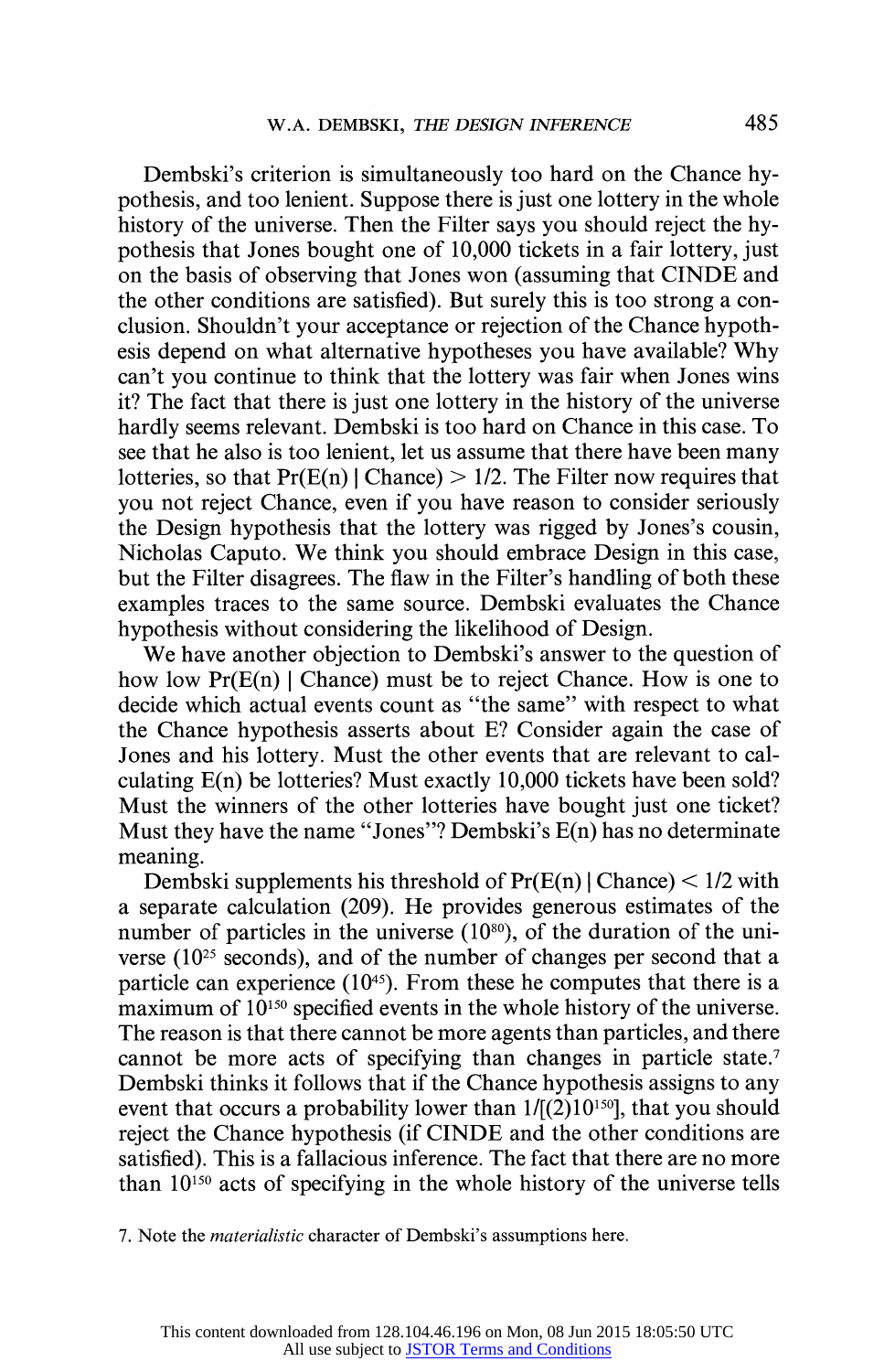**you nothing about what the probabilities of those specified events are or should be thought to be. Even if sentient creatures manage to write down only N inscriptions, why can't those creatures develop a well confirmed theory that says that some actual events have probabilities that are less than 1/(2N)?** 

**Conjunctive, Disjunctive, and Mixed Explananda. Suppose the Filter says to reject Regularity and that TRACT, CINDE and the other conditions are satisfied, so that accepting or rejecting the Chance hypothesis is said to depend on whether**  $Pr(E(n) | \text{Change})$  **< 1/2. Now suppose that the evidence E is the conjunction E1&E2& ... & Em. It is possible for the conjunction to be sufficiently improbable on the Chance hypothesis that the Filter says to reject Chance, but that each conjunct is sufficiently probable according to the Chance hypothesis that the Filter says that Chance should be accepted. In this case, the Filter concludes that Design explains the conjunction while Chance explains each conjunct.** For a second example, suppose that E is the disjunction  $E1 \vee E2$ **v ... v Em. Suppose that the disjunction is sufficiently probable, according to the Chance hypothesis, so that the Filter says not to reject Chance, but that each disjunct is sufficiently improbable that the Filter says to reject Chance. The upshot is that the Filter says that each disjunct is due to Design though the disjunction is due to Chance. For a third example, suppose the Filter says that El is due to Chance and that E2 is due to Design. What will the Filter conclude about the conjunction El&E2? The Filter makes no room for "mixed explana**tions"—it cannot say that the explanation of  $E1&E2$  is simply the con**junction of the explanations of El and E2.** 

**Rejecting Chance as a Category Requires a Kind of Omniscience. Although specific chance hypotheses may confer definite probabilities on the observations E, this is not true of the generic hypothesis that E is due to some chance hypothesis or other. Yet, when Dembski talks of "rejecting Chance" he means rejecting the whole category, not just the specific chance hypotheses one happens to formulate. The Filter's treatment of Chance therefore applies only to agents who believe they have a complete list of the chance processes that might explain E. As Dembski (41) says, "before we even begin to send E through the Explanatory Filter, we need to know what probability distribution(s), if any, were operating to produce the event." Dembski's epistemology never tells you to reject Chance if you do not believe you have considered all possible chance explanations.** 

**Here Dembski is much too hard on Design. Paley reasonably concluded that the watch he found is better explained by postulating a**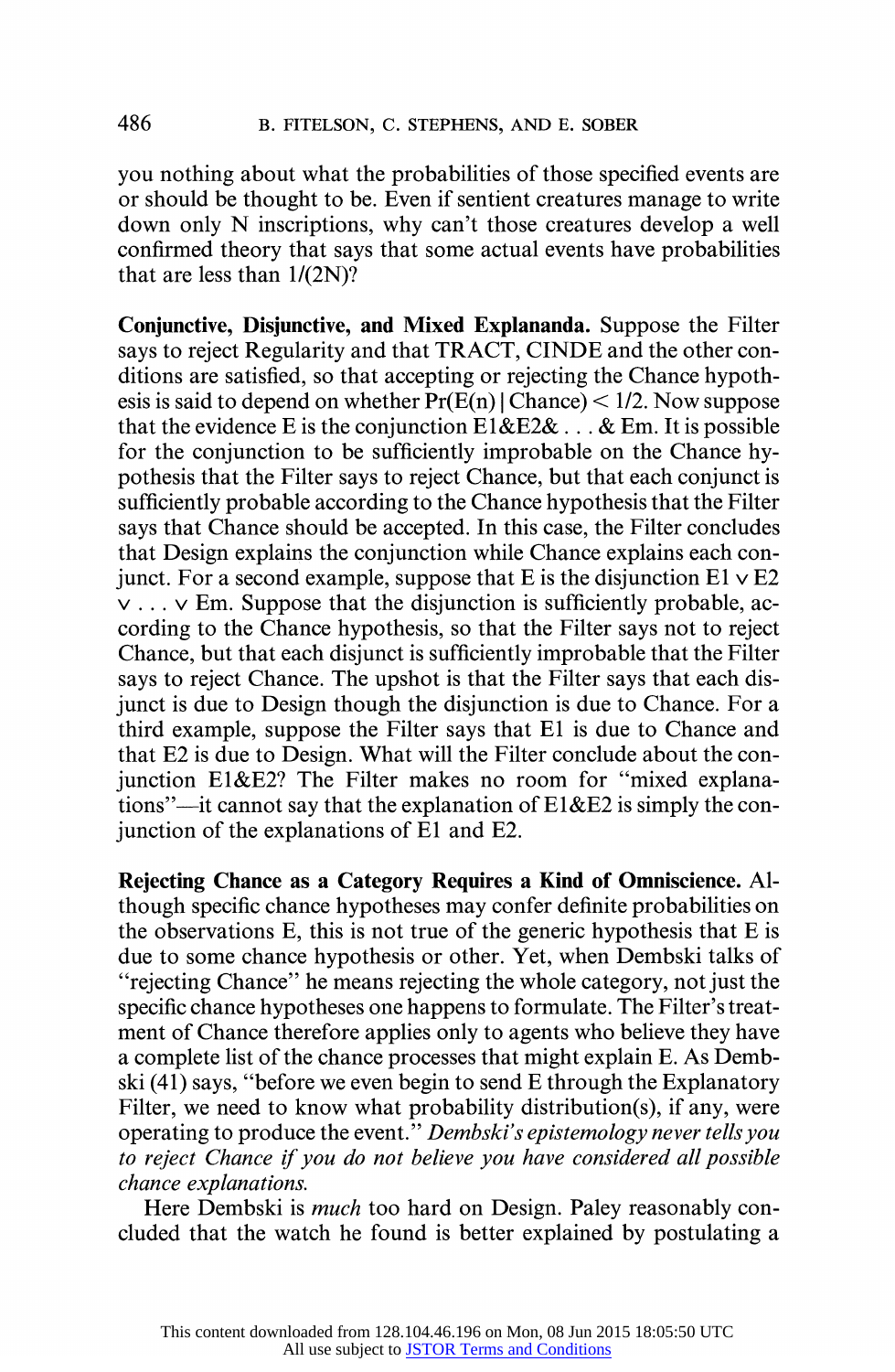**watchmaker than by the hypothesis of random physical processes. This conclusion makes sense even if Paley admits his lack of omniscience about possible Chance hypotheses, but it does not make sense according to the Filter. What Paley did was compare a specific chance hypothesis and a specific design hypothesis without pretending that he thereby surveyed all possible chance hypotheses. For this reason as well as for others we have mentioned, friends of Design should shun the Filter, not embrace it.** 

**Concluding Comments. We mentioned at the outset that Dembski does not say in his book how he thinks his epistemology resolves the debate between evolutionary theory and creationism.8 Still, it is abundantly clear that the overall shape of his epistemology reflects the main pattern of argument used in "the intelligent design movement." Accordingly, it is no surprise that a leading member of this movement has praised Dembski's epistemology for clarifying the logic of design inference (Behe 1996, 285-286). Creationists frequently think they can establish the plausibility of what they believe merely by criticizing the alternatives (Behe 1996; Plantinga 1993, 1994; Phillip Johnson, as quoted in Stafford 1997, 22). This would make sense if two conditions were satisfied. If those alternative theories had deductive consequences about what we observe, one could demonstrate that those theories are false by showing that the predictions they entail are false. If, in addition, the hypothesis of intelligent design were the only alternative to the theories thus refuted, one could conclude that the design hypothesis is correct. However, neither condition obtains. Darwinian theory makes probabilistic, not deductive, predictions. And there is no reason to think that the only alternative to Darwinian theory is intelligent design.** 

**When prediction is probabilistic, a theory cannot be accepted or rejected just by seeing what it predicts (Royall 1997, Ch. 3). The best you can do is compare theories with each other. To test evolutionary theory against the hypothesis of intelligent design, you must know what both hypotheses predict about observables (Fitelson and Sober 1998, Sober 1999b). The searchlight therefore must be focused on the design hypothesis itself. What does it predict? If defenders of the design hypothesis want their theory to be scientific, they need to do the scientific work of formulating and testing the predictions that creationism makes (Kitcher 1984, Pennock 1999). Dembski's Explanatory Filter encourages creationists to think that this responsibility can be evaded. However, the fact of the matter is that the responsibility must be faced.** 

**8. Dembski has been more forthcoming about his views in other manuscripts. The interested reader should consult Dembski 1998a.**